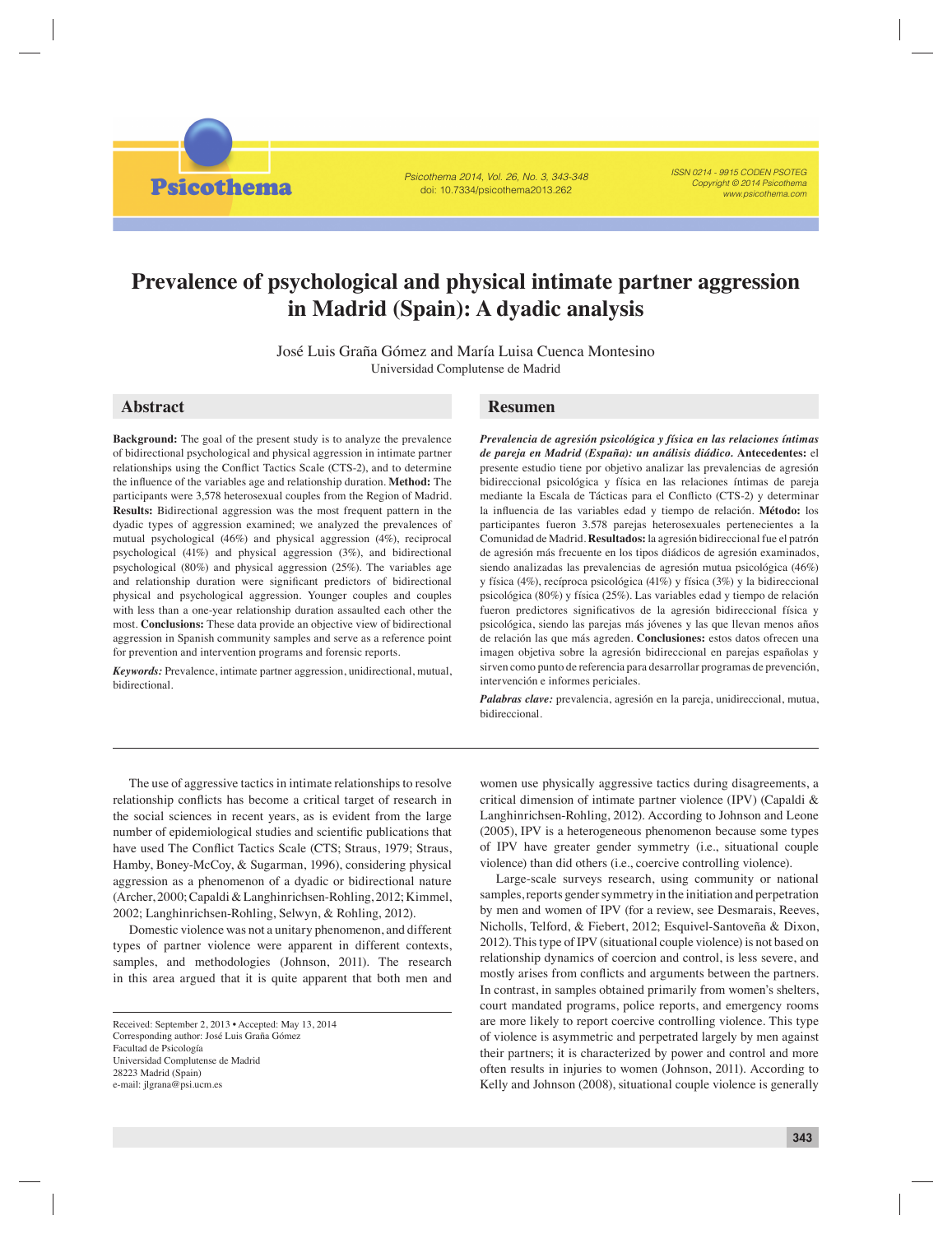more common than coercive controlling violence and, therefore, dominates the study of violence in large survey samples.

Consequently, recent research highlights the need to consider not only the perpetration and victimization rates both in men and women to analyze certain contextual factors, such as gender and age, but also the types of aggression that occur in dyads, with the aim of improving the effectiveness of treatment and prevention programs (Capaldi & Langhinrichsen-Rohling, 2012; Langhinrichsen-Rohling et al., 2012).

Regarding heterosexual couples, several studies characterize unidirectional violence as involving: (a) a male perpetrator and a female victim (male-to-female partner violence or MFPV) or (b) a female perpetrator and a male victim (female-to-male partner violence or FMPV). Unidirectional violence occurs when only one of the couple members is a perpetrator and the other is a victim (José & O'Leary, 2009; Langhinrichsen-Rohling et al., 2012; McKinney & Caetano, 2010). When both of these two patterns are present (MFPV and FMPV), we can further define the situation as mutual, reciprocal, or bidirectional violence, terms that have been used with increasing frequency in studies in which both members of a couple report being perpetrators and victims (Caetano, Ramisetty-Mikler, & Field, 2005; Caetano, Vaeth, & Ramisetty-Mikler, 2008; Langhinrichsen-Rohling et al., 2012; Melander, Noel, & Tyler, 2010).

According to Straus and Douglas (2004), the evaluation of the two partners by the CTS scale allows the estimation of the behavior of both partners (one of the most important contextual variables) and it permits determining the mutuality of partner violence, and creating "Dyadic Partners Types" (Male-Only, Female-Only, and Both violent). *Mutual violence* occurs when both partners report being perpetrators, and several studies have found that the "Both-Violent" is the most frequently occurring type (Straus, 2012). Several studies use the term *bidirectional violence*. For the purposes of the present study, the authors retain the terminology used by the researchers cited.

Bidirectional violence occurs when either partner reports both MFPV and FMPV (for a review, see Langhinrichsen-Rohling et al., 2012); in other words, when either partner reports being perpetrator and/or victim. Several studies have divided bidirectional violence into three mutually exclusive categories: *(*a) perpetrators only (b) victims only, and (c) perpetrators and victims (Caetano et al., 2008; Melander et al., 2010). Finally, reciprocal violence occurs when MFPV and FMPV are both present: both partners report being perpetrators and victims (McKinney & Caetano, 2010).

Research carried out with samples of university students has found evidence of mutual (Straus, 2004; Straus & Ramírez, 2007), reciprocal (Whitaker, Haileyesus, Swahn, & Saltzman, 2007), and bidirectional physical aggression (Straus, 2008). In addition, evidence of mutual (Anderson, 2002), reciprocal (Caetano et al., 2008; Kar & O'Leary 2010), and bidirectional physical aggression (Archer, 2000; Langhinrichsen-Rohling et al., 2012) has been found in larger samples and community samples both of married and cohabiting adult heterosexual couples.

The present study has several objectives: (a) to estimate the prevalence of physical and psychological aggression as assessed with the CTS-2, (b) to analyze dyadic types of aggression, and (c) to analyze the roles played by age and the duration of the relationship in bidirectional physical and psychological aggression in a sample of 3,578 heterosexual couples from the Region of Madrid (Spain).

#### Method

#### *Participants*

The participants of the study consisted of 3,578 adult heterosexual couples, aged between 18 and 80 years, from the Region of Madrid. All participants provided the following sociodemographic data: age, sex, civil status, nationality, partner's sex.

As a function of the goals of the study, the inclusion criteria were being over 18 years of age and being in a heterosexual couple relationship, either currently or in the past 12 months.

The majority (64.5%) of the participants was married; 27% were single with a partner, but not cohabitating, 6.6% were common-law couples, and 1.9% was widowed, separated, or divorced and living with a partner. Men's mean age was 41.26 years (*SD* = 13.60) and women's mean age was  $40.20$  (*SD* = 13.42). The average relationship duration was 16.09 years (*SD* = 13.13). Of the sample, 97% were Spanish, and 3% were of other nationalities. Concerning occupation, 43.2% were employees, 14.7% were civil servants, 11.4% were self-employed or autonomous workers, 8% were businessmen, 20.4% were unemployed, and 2.3% were students.

#### *Instruments and variables*

*Sociodemographic Questionnaire*. Diverse items were included to assess participants' characteristics in the following sociodemographic and personal variables: age, sex, civil status, nationality, professional activity, and current partner's sex and age.

CTS-2. Revised Conflict Tactics Scale (Straus et al., 1996). We used the Spanish version of the CTS2 by Graña, Andreu, Peña, and Rodríguez (2013). It is a self-report questionnaire with 39 duplicate items, that is, 39 questions as the perpetrator and 39 questions as the victim (78 items in total), on which participants rate the degree to which each member of the couple performs specific acts of physical, psychological, and sexual violence against the other partner, in addition to their use of justifications and negotiations to solve their conflicts.

The respondent of the CTS-2 scale should indicate how often he/she has carried out the acts mentioned in each item and how often his/her partner has carried them out. The response format ranges from 1 (once in the past year) to 6 (*more than 20 times in the past year*); 7 means *never in the past year but it used to occur before* and 0 means *it has never occurred*. For each item, participants indicate how frequently the incident has occurred in the past year. The main scores of the scale are:

*Prevalence*: these are dichotomic scores reflecting whether a participant reports the presence of a behavior defined in the scale in the past year. It is calculated by transforming responses 1-6 to 1, and responses 7 and 0 to 0. The item scores are not added, so the prevalence for each subscale will be 1 or 0 (Straus et al., 1996).

*Frequency*: Straus et al. (1996) propose a system for converting raw responses (0-7) to frequency scores. Their system leaves responses 0, 1, and 2 unchanged.

Midpoint values are imposed on the responses that fall under the frequency labels with the following ranges: Response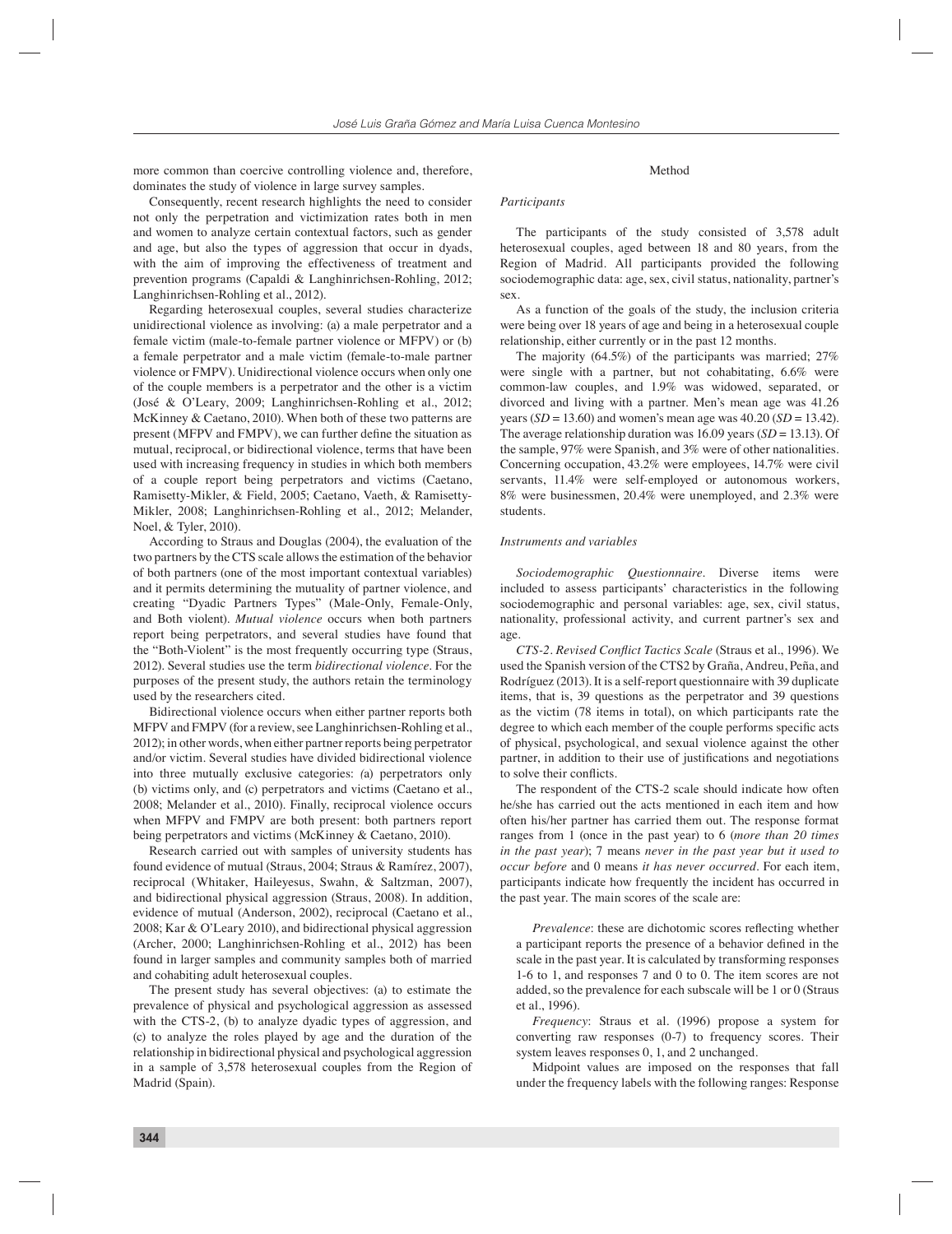3 (3-5 times) is scored as 4, Response 4 (6-10 times) is scored as 8, Response 5 (11-20 times) is scored as 15, Response 6 (more than 20 times) is scored as 25, and Response 7 (*not this year, but it happened in the past*) is scored as 0. The method of substituting with the mid-points of each category suggested by Straus et al. (1996) was not used for the frequency scores because it exaggerates the bias inherent in the distribution of aggression variables, thereby violating the assumption of normality underlying the statistical significance tests.

*Dyadic types of aggression. Unidirectional aggression*: was considered present when male to female or female to male physical or psychological aggression was reported by one member of the dyad. *Mutual aggression*: was considered present when both members are considered perpetrators in the dyad. *Bidirectional aggression* is specified when either member of the dyad is considered perpetrator and/or victim. A three-level variable was constructed, and each variable contains cases that are mutually exclusive categories: (a) Perpetrator only, (b) Victim only, and (c) Perpetrator and Victim. When both members of the dyad are perpetrators and victims, this is known as *reciprocal aggression,* a special case of bidirectional aggression*. No violence*: Neither of the members reported violence in the dyad.

The CTS-2 scale shows good psychometric properties for the Spanish adult population (Graña et al., 2013). Cronbach's alphas on the total scale were .84 and .83, for perpetration and victimization, respectively. Furthermore, the alpha values for the remaining scales were: Negotiation ( $\alpha = .76$  and  $\alpha = .75$ , for perpetration and victimization, respectively), Psychological Aggression ( $\alpha$  = .72 and  $\alpha = .73$ ), Physical Aggression ( $\alpha = .79$  and  $\alpha = .80$ ), Sexual Aggression ( $\alpha$  = .62 and  $\alpha$  = .63), and Injuries ( $\alpha$  = .75 and  $\alpha$  = .69).

## *Procedure*

The study used a quota sampling method to recruit a community sample of married or cohabitating couples from the Region of Madrid. In order to obtain a representative sample of the active population of the diverse urban areas, the research was conducted with research assistants who were selected from 300 candidates from the Department of Clinical Psychology of the Complutense University of Madrid, who wished to obtain research credits. We took as reference for the distribution of the assistant researchers the population as a function of census of the Region of Madrid (Table 1).

| Table 1<br>Distribution of the research assistants |         |       |         |       |      |                      |
|----------------------------------------------------|---------|-------|---------|-------|------|----------------------|
| Year                                               | Capital | North | Eastern | South | West | Not.<br>Metropolitan |
| 2008                                               | 55      | 4     | 6       | 19    | 5    | 11                   |
| 2009                                               | 81      | 6     | 12      | 27    | 8    | 16                   |
| 2010                                               | 65      | 5     | 10      | 22    | 6    | 12                   |
| 2011                                               | 48      | 4     | 7       | 17    | 4    | 10                   |
| 2012                                               | 70      | 6     | 10      | 23    | 7    | 14                   |

The research assistants were informed of the general characteristics of the study and that the general goal was to analyze different aspects of daily cohabitation of intimate couple relationships regarding the way they negotiate and resolve conflicts. The purpose of this research was explained to the participants and, as the questionnaire was anonymous, the consent form was introduced in the first part of the protocol. and participants were told that they could give their consent by completing the questionnaire and sending it anonymously and independently of their couple to a PO Box.

The procedure was as follows: (a) each research assistant had to collect a quota of 8 couples from the assigned census area, 1/3 of whom could be acquaintances and the rest unknown; (b) the couples were selected taking into account the following age range:18-29; 30-50;  $+50$ ; and (c) after obtaining the study quota, the research assistant had to give the code of each couple member to the director of the project (e.g., 1-a and 1-b up to 8-a and 8-b) and the phone number or email address of each couple.

Table 2 shows the number of research assistants, initial protocols, the rate of return, the rejection rate (the protocols were rejected because they had faulty data, had been completed randomly, or had low response consistency), and the total number of participants for each year. The level of confidence was 95%, and the maximum sampling error was 1.64 for the entire sample.

The missing data were replaced through the Expectation– Maximization (EM) algorithm (SPSS, version 19.0). The prevalence statistics reported in the present study are based on valid cases (i.e., missing data were not replaced prior to computing this statistic, and as no differences were obtained then, they were replaced with imputed values).

#### *Data analysis*

Analyses were performed with the statistical package SPSS 19. The chi-square test was used to estimate the relationships between victimization and perpetration of aggression and gender, as well as to analyze specific acts of aggression (using the total sample of participants as a reference). To verify the role played by age and the duration of the relationship in bidirectional aggression, a binary logistic regression analysis (using the Enter method) was conducted.

| Table 2<br>Sample selection procedure |                                  |                                  |                        |                      |                          |  |  |
|---------------------------------------|----------------------------------|----------------------------------|------------------------|----------------------|--------------------------|--|--|
| Year                                  | Number of<br>research assistants | <b>Initial</b><br>questionnaires | Return<br>rate $(\% )$ | Rejected<br>$( \% )$ | <b>Total</b><br>sample   |  |  |
| 2008                                  | 100                              | 1,600                            | 1,216<br>(76)          | 36(3)                | 1,180<br>(590 couples)   |  |  |
| 2009                                  | 150                              | 2.400                            | 1,971<br>(82.1)        | 59 $(3)$             | 1,912<br>$(956$ couples) |  |  |
| 2010                                  | 120                              | 1,920                            | 1,486<br>(77.4)        | 74(5)                | 1.412<br>$(706$ couples) |  |  |
| 2011                                  | 90                               | 1,440                            | 1,142<br>(79.3)        | 80(7)                | 1,062<br>$(531$ couples) |  |  |
| 2012                                  | 130                              | 2.080                            | 1,656<br>(79.6)        | 66(4)                | 1,590<br>(795 couples)   |  |  |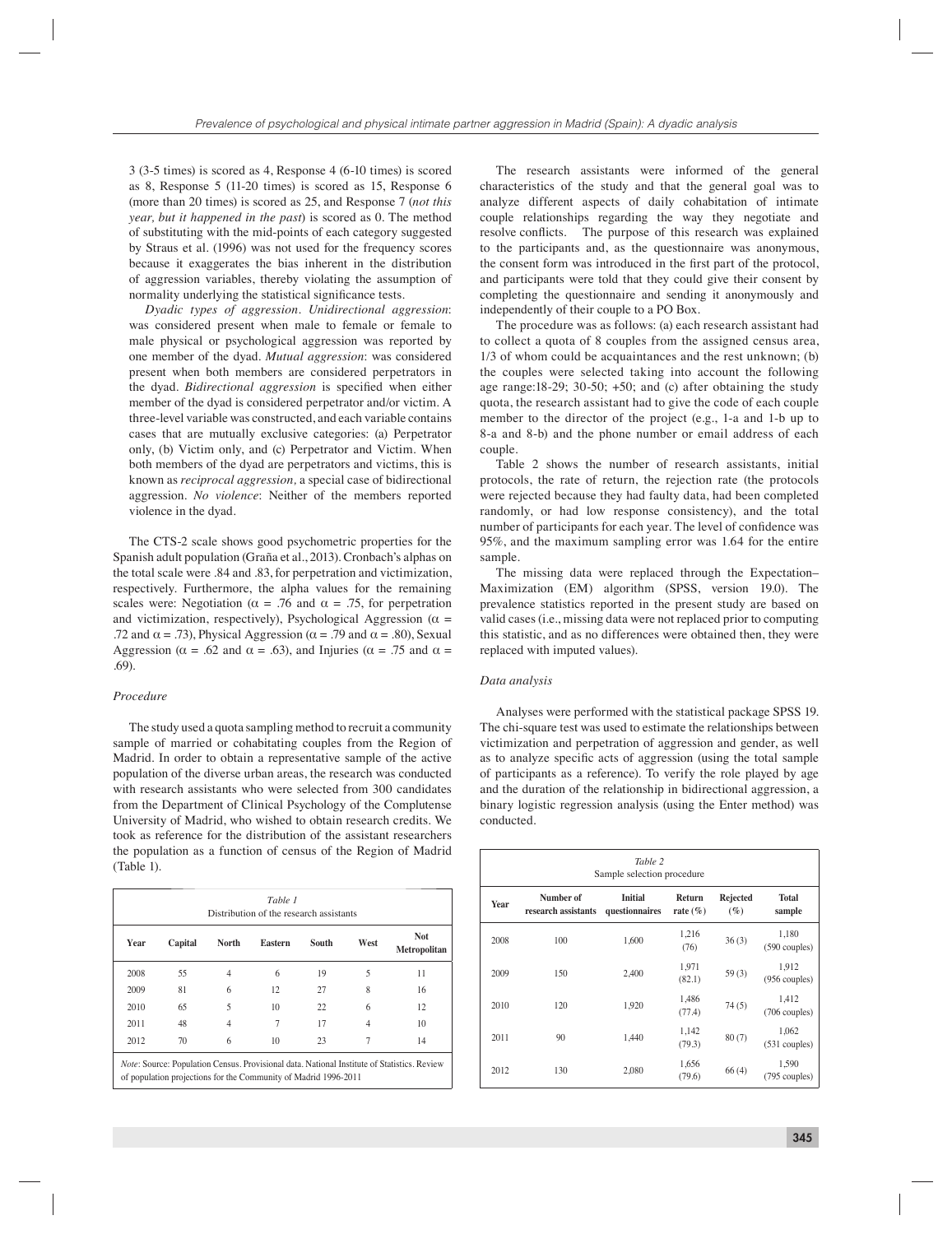### Results

#### *Prevalence of aggression*

Psychological aggression presented a higher degree of prevalence than physical aggression in the case of minor acts (Table 3). Analysis of the prevalence rates obtained revealed significant differences in minor (62.0% vs. 59.4 %;  $\chi^2$  (1, N =  $7.156$ ) = 4.74,  $p$ <.05) and total (63.2% vs. 60.1%;  $\chi^2$  (1,  $N = 7.156$ )  $= 6.89$ ,  $p < .001$ ) psychological aggression scales in the case of females. The absence of significant differences in perpetration and victimization in the physical aggression and injury scales, as well as in the rest of the psychological aggression scales, provides an initial idea of the bidirectional nature of psychological and physical partner aggression.

Table 4 displays the specific acts of psychological aggression in men and women that were significant for both perpetrators, as well as the response percentages.

#### *Dyadic types of intimate partner aggression*

Psychological aggression presented a higher prevalence than physical aggression for the dyadic types of aggression considered, especially for bidirectional aggression (79%). Whereas approximately 90% of the couples reported no physical assault, 4% of the couples reported *male to female* physical aggression, and 4.5% reported *female to male* physical aggression. In 4% of

|                          | <b>PERPETRATORS</b><br>Prevalence $(\% )$ |           | <b>VICTIMS</b><br>Prevalence $(\% )$ |       |
|--------------------------|-------------------------------------------|-----------|--------------------------------------|-------|
|                          | Men                                       | Women     | Men                                  | Women |
| Psychological aggression | 60.1                                      | $63.2***$ | 58.5                                 | 59.2  |
| Minor                    | 59.4                                      | $62.0*$   | 57.4                                 | 58.1  |
| Severe                   | 16.8                                      | 18.4      | 17.3                                 | 16.7  |
| Physical aggression      | 10.9                                      | 11.9      | 11.3                                 | 11.8  |
| Minor                    | 10.2                                      | 11.0      | 9.9                                  | 9.8   |
| Severe                   | 2.8                                       | 3.4       | 4.0                                  | 4.3   |
| Injuries                 | 1.9                                       | 1.6       | 1.6                                  | 1.9   |
| Minor                    | 1.6                                       | 1.5       | 1.5                                  | 1.7   |
| Severe                   | 0.6                                       | 0.4       | 0.4                                  | 0.4   |

| Table 4<br>Prevalence of significant items on psychological aggression                      |               |                 |  |  |  |  |
|---------------------------------------------------------------------------------------------|---------------|-----------------|--|--|--|--|
| <b>Psychological aggression (Items)</b>                                                     | Men<br>$($ %) | Women<br>$(\%)$ |  |  |  |  |
| 5. I insulted or swore at my partner                                                        | 35.4          | $393***$        |  |  |  |  |
| 35. I shouted or yelled at my partner                                                       | 45.7          | 48.9***         |  |  |  |  |
| 49. I stomped out of the room or house or yard during a disagreement                        | 26.4          | 29 3 ***        |  |  |  |  |
| 67. I did something to spite my partner                                                     | 27.6          | $29.7*$         |  |  |  |  |
| 69. I threatened to hit or throw something at my partner                                    | 2.5           | $3.8***$        |  |  |  |  |
| <i>Note:</i> $CTS-2$ = Revised Conflict Tactics Scale<br>* $p<05$ ; ** $p<01$ ; *** $p<001$ |               |                 |  |  |  |  |

the couples, both men and women reported being perpetrators of physical assault (mutual), whereas approximately 19% reported being "perpetrators only" and 19% reported being "victims only". The prevalence of reciprocal aggression was 3%, and the overall prevalence of bidirectional aggression was approximately 24%. Furthermore, couples most frequently reported a "minor" severity level of aggression. Figure 1 shows the dyadic types of aggression.

#### *Bidirectional aggression, age and duration of relationship*

With regard to the duration of the relationship and bidirectional physical aggression, the Hosmer and Lemeshow test ( $\chi^2_{(2)} = 5.354$ )  $p = .069$ ) indicated that there were no statistically significant differences between the observed and predicted classifications, reflecting successful adjustment of the model. The analyses performed indicate that the couples with a shorter relationship duration exerted more bidirectional physical aggression  $(b =$  $-0.374$ ,  $p = .00$ ). The regression model provided a correct estimate in 76% of the cases ( $\chi^2_{(1)}$  = 104.664, *p*<.01), of which 100% of the total explained percentage corresponds to true negatives

Regarding bidirectional psychological aggression, the Hosmer and Lemeshow test ( $\chi^2_{(2)} = 3.504$ ,  $p = .173$ ) indicated that there were no statistically significant differences between the observed and predicted classifications, reflecting successful adjustment of the model. The analyses performed show that the younger couples exert more bidirectional psychological aggression (*b* = -0.286, *p*  = .00).The regression model provided a correct estimate in 79% of the cases  $(\chi^2_{(1)} = 63.779, p<0.01)$ , of which 100% of the total percentage corresponds to true negatives.

With regard to age and bidirectional physical aggression, the Hosmer and Lemeshow test ( $\chi^2_{(1)} = 1.744$ ; *p*=.187) indicated that there were no statistically significant differences between the observed and predicted classifications, reflecting successful adjustment of the model. The analyses performed show that the younger couples exert more bidirectional physical aggression (*b* =  $-0.794$ ,  $p = .00$ ). The regression model provided a correct estimate in 77% of the cases ( $\chi^2_{(1)} = 135.950$ , *p*<.01), of which 100% of the total percentage corresponds to true negatives.

Regarding bidirectional psychological aggression, the Hosmer and Lemeshow test  $(\chi^2_{(1)} = 0.138; p = .711)$  indicated that there were no statistically significant differences between the observed and predicted classifications, and reflecting successful adjustment of the model. The analyses performed show that the younger couples exert more bidirectional psychological aggression (*b* = -0.657, *p* 



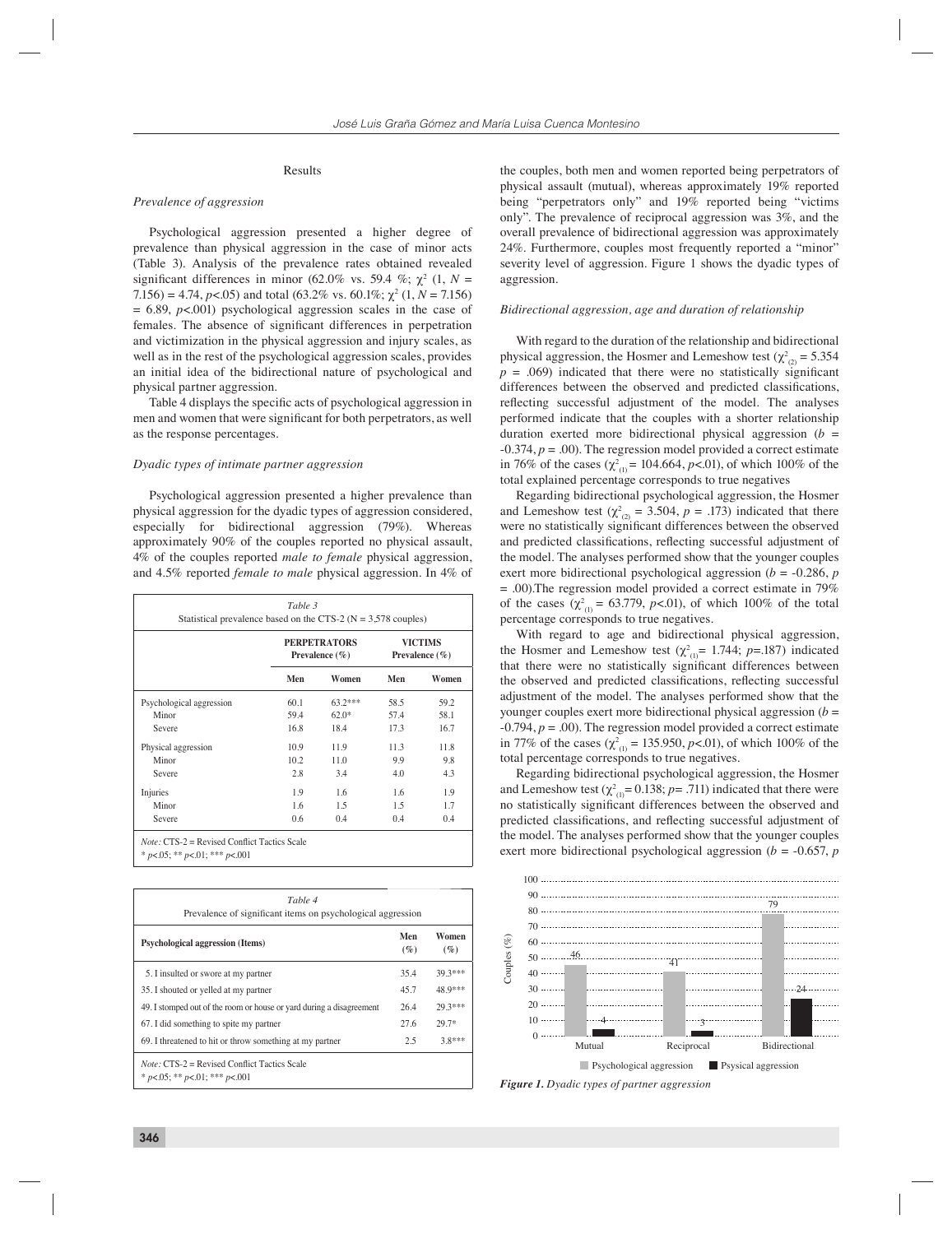= .00). The regression model provided a correct estimate in 77% of the cases ( $\chi^2_{(1)} = 97.523$ , *p*<.01), of which 100% of the total percentage corresponds to true negatives.

#### Discussion

The present study analyzed psychological and physical aggression in heterosexual couples, and this is the first study that estimates the prevalences of dyadic types of aggression in a Spanish community sample.

Bidirectional aggression is a complex phenomenon that can be operationalized in various ways. Our data suggest that it is possible to describe a general profile of bidirectional aggression in the sense that not only did men and women both report being mostly perpetrators only and victims only, but also being both perpetrators and/or victims. The percentage of bidirectional aggression in the present study is as follows: (a) psychological aggression represents approximately 80% and, (b) physical aggression represents approximately 25% (couples most frequently reported a "minor" severity level of aggression).

These results corroborate the observations made in previous research on the dyadic or bidirectional nature of physical partner aggression (Archer, 2000; Capaldi & Langhinrichsen-Rohling, 2012; Kimmel, 2002; Langhinrichsen-Rohling et al., 2012).

Results of this study confirm the findings observed by Langhinrichsen-Rohling, et al. (2012), who found that bidirectional violence was the most common IPV pattern in all types of samples. This study used the CTS-2 scale, and bidirectional aggression was determined by the co-occurrence of reporting perpetration and/ or victimization in the couple (dyad). However, according to the authors, bidirectional violence can occur on different days and can involve different types of acts by perpetrators, and the initiation of violence may vary between partners and, consequently, the presence of bidirectional violence is not necessarily gender symmetrical.

In the present study, rates of *female to male* perpetrated physical aggression was slightly higher (4.5%) than rates of *male to female* (4%). In small community samples, Desmarais et al. (2012) found rates of male perpetration ranging from 4% to 45% and rates of female perpetration ranging from 5.7% to 48%.

Couples who reported mutual aggression were included in this study because their prevalence differs from that of those who report being perpetrators only and victims only (Caetano et al., 2008).The percentage of reciprocal aggression observed in the present study is lower in comparison with that observed in other studies, probably due to methodological aspects, such as the size

of the sample, the age of the couples, or the conceptualization of reciprocal aggression, among others (Caetano et al., 2008; Kar & O'Leary, 2010).

Results of this study confirmed the findings of previous studies showing a high prevalence of psychological aggression in couples. These results are consistent with research finding high prevalences in perpetration and victimization of psychological aggression in married couples who cohabitate (Caetano et al., 2008; O'Leary & Williams, 2006; Panuzio & DiLillo, 2010; Taft et al., 2006).

All these results support the complexity of addressing the study of physical and psychological aggression and the need to continue researching this kind of aggression. IPV is a multidimensional phenomenon, and there may be diverse predictors of aggressive behavior at the individual or couple level. Diverse studies have identified age and duration of cohabitation as a predictors of physical and psychological partner aggression. However, our results do not allow us to establish definite conclusions about the role of age and relation duration in bidirectional physical and psychological aggression, although they do have significant influence on bidirectional aggression.

In general, this investigation has revealed the bidirectionality of psychological and physical partner aggression, which, according to Johnson (2011), corresponds to situational violence, which predominates in this type of samples.

 These results contradict the general tendency of the mass media in countries like Spain, which consider that partner aggression is predominantly male. Studies like these contribute to providing objective data to determine the current situation of psychological and physical aggression in intimate partner relationships and are an important reference point to counteract erroneous beliefs and to address a therapeutic intervention or to prepare a forensic psychological report more objectively.

Finally, it is unknown whether similar findings would be significant with other racial groups in which the cultural dynamics might be different. However, it must be noted that these participants had been in their relationships for long periods of time (e.g., 50% had been involved for a 16.09 years) and represent an age group in which individuals are married.

This study has several limitations that should be considered. The sample represents the greater Madrid area, and as such, it cannot be considered a sample that is representative of the country of Spain. Finally, the validity and accuracy of the classification of the dyadic types of aggression depend on the exactness of the couples' reports; thus, the CTS2 has to be administered to both members of the couple.

#### References

- Anderson, K.L. (2002). Perpetrator or Victim? Relationships between Intimate Partner Violence and Well-Being. *Journal of Marriage and Family*, *64*(4), 851-863.
- Archer, J. (2000). Sex differences in aggression between heterosexual partners: A meta-analytic review. *Psychological Bulletin*, *126*(5), 651.
- Caetano, R., Ramisetty-Mikler, S., & Field, C.A. (2005). Unidirectional and bidirectional intimate partner violence among White, Black, and Hispanic couples in the United States. *Violence and Victims*, *20*(4), 393-406.
- Caetano, R., Vaeth, P.A., & Ramisetty-Mikler, S. (2008). Intimate partner violence victim and perpetrator characteristics among couples in the United States. *Journal of Family Violence*, *23*(6), 507-518.
- Capaldi, D.M., & Langhinrichsen-Rohling, J. (2012). Informing intimate partner violence prevention efforts: Dyadic, developmental, and contextual considerations. *Prevention Science*, *13*(4), 323-328.
- Desmarais, S.L., Reeves, K.A., Nicholls, T.L., Telford, R.P., & Fiebert, M.S. (2012). Prevalence of physical violence in intimate relationships, Part 2: Rates of male and female perpetration. *Partner Abuse, 3*(2), 170-198.
- Esquivel-Santoveña, E.E., & Dixon, L. (2012). Investigating the true rate of physical intimate partner violence: A review of nationally representative surveys. *Aggression and Violent Behavior*, *17*(3), 208- 219.